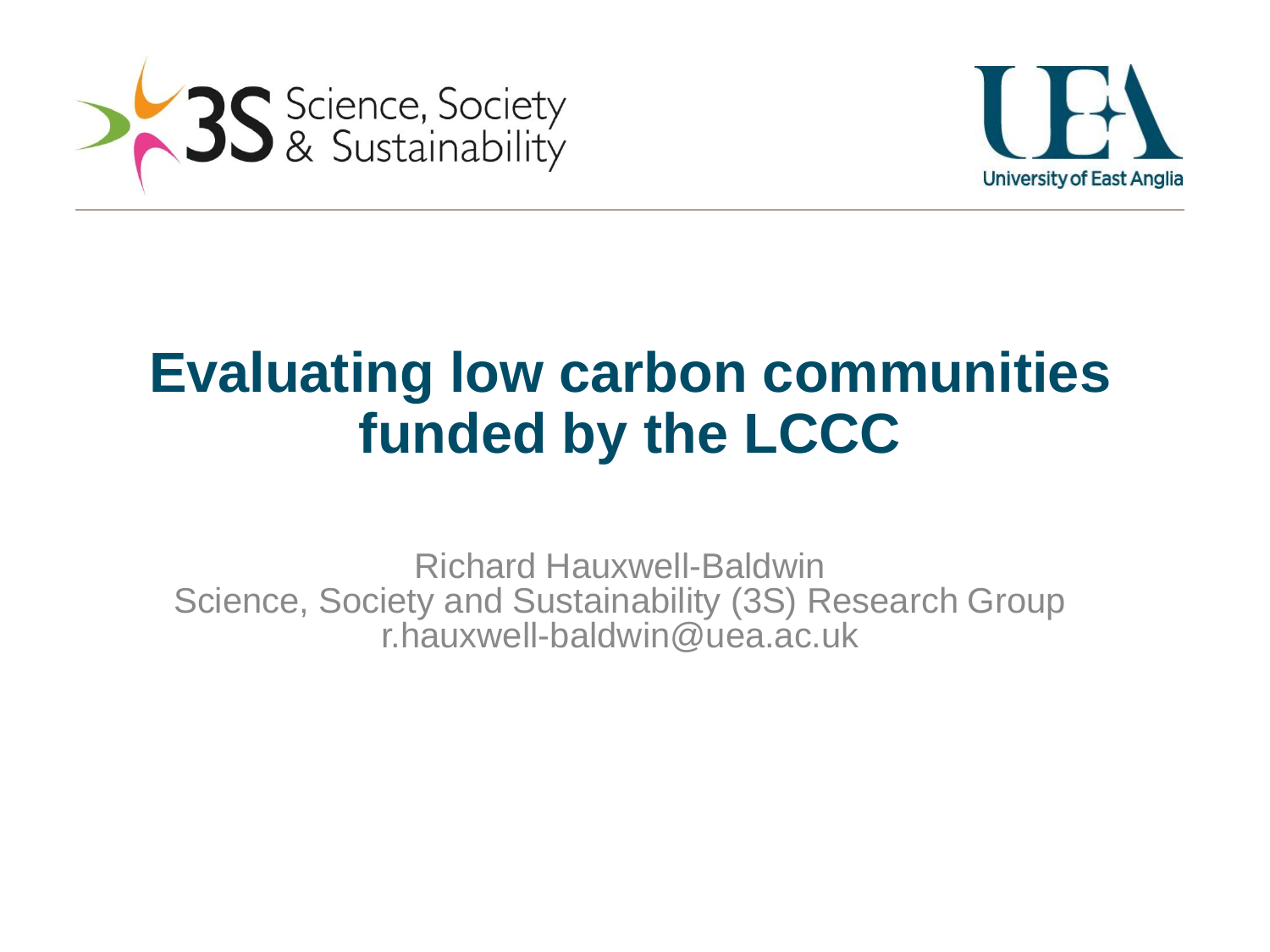### **Introduction**



Jackson (2005) – suggests community offers something different to existing individualistic / rationalist approaches to behaviour change, but:

 $+$  **"What is missing from this evidence base, at** present, is unequivocal proof that communitybased initiatives can achieve the level of behavioural change necessary to meet environmental and social objectives."

 $+$  **But how, and based on whose objectives?** 

Providing a critical contribution to the evidence base:

Case study of DECC's 'Low Carbon Communities Challenge' (LCCC)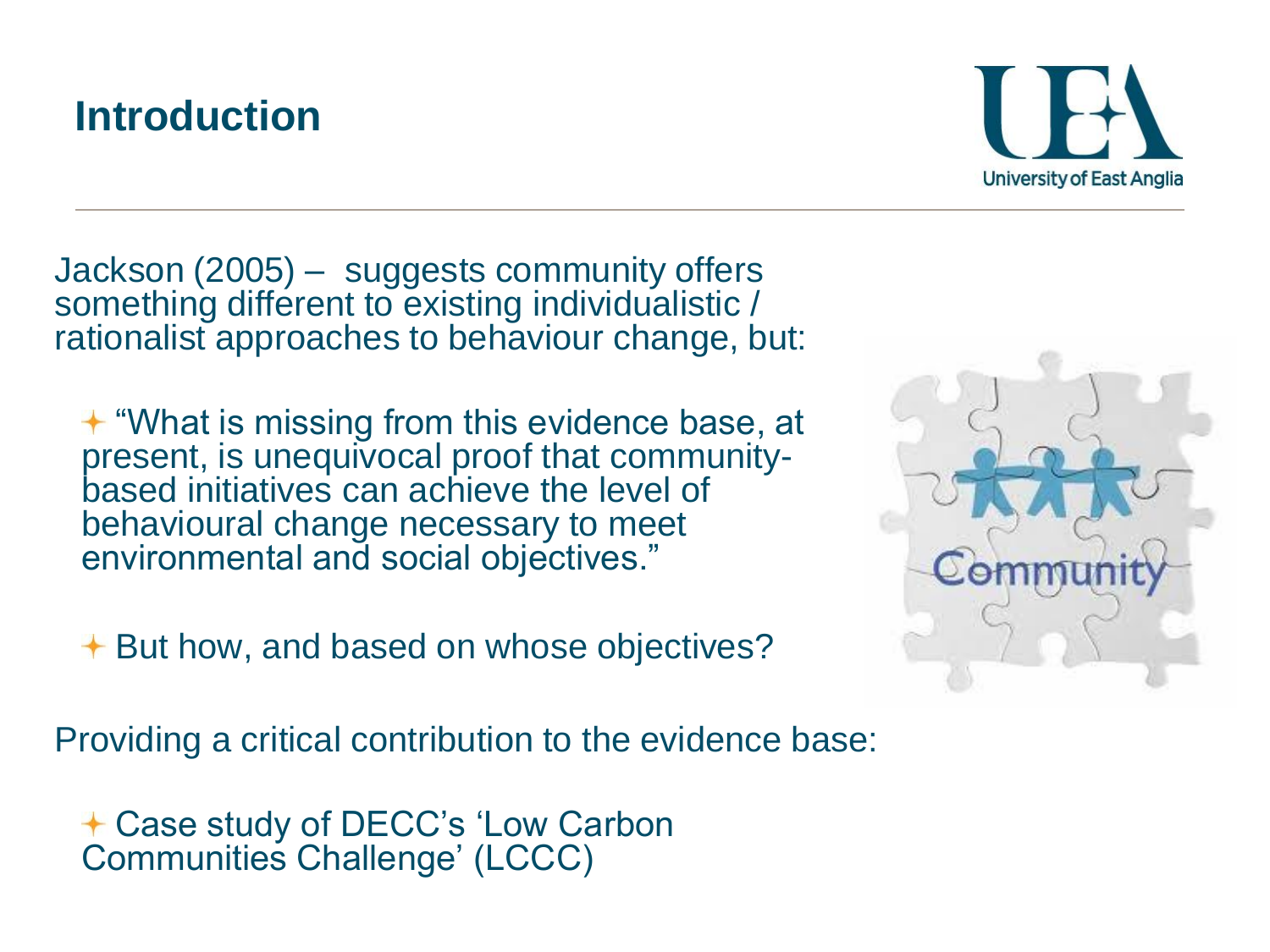### **A qualitative approach to evaluation**



### **← Participant observation**

- Documentation
	- Policy documents and reports
	- LCCC applications successful and unsuccessful
	- $+$  Promotional materials, websites etc
- Semi-structured interviews
	- Policy Officials / Advisors
	- Community Practitioners
	- + Participants in three LCCC projects

Grounded approach to data analysis

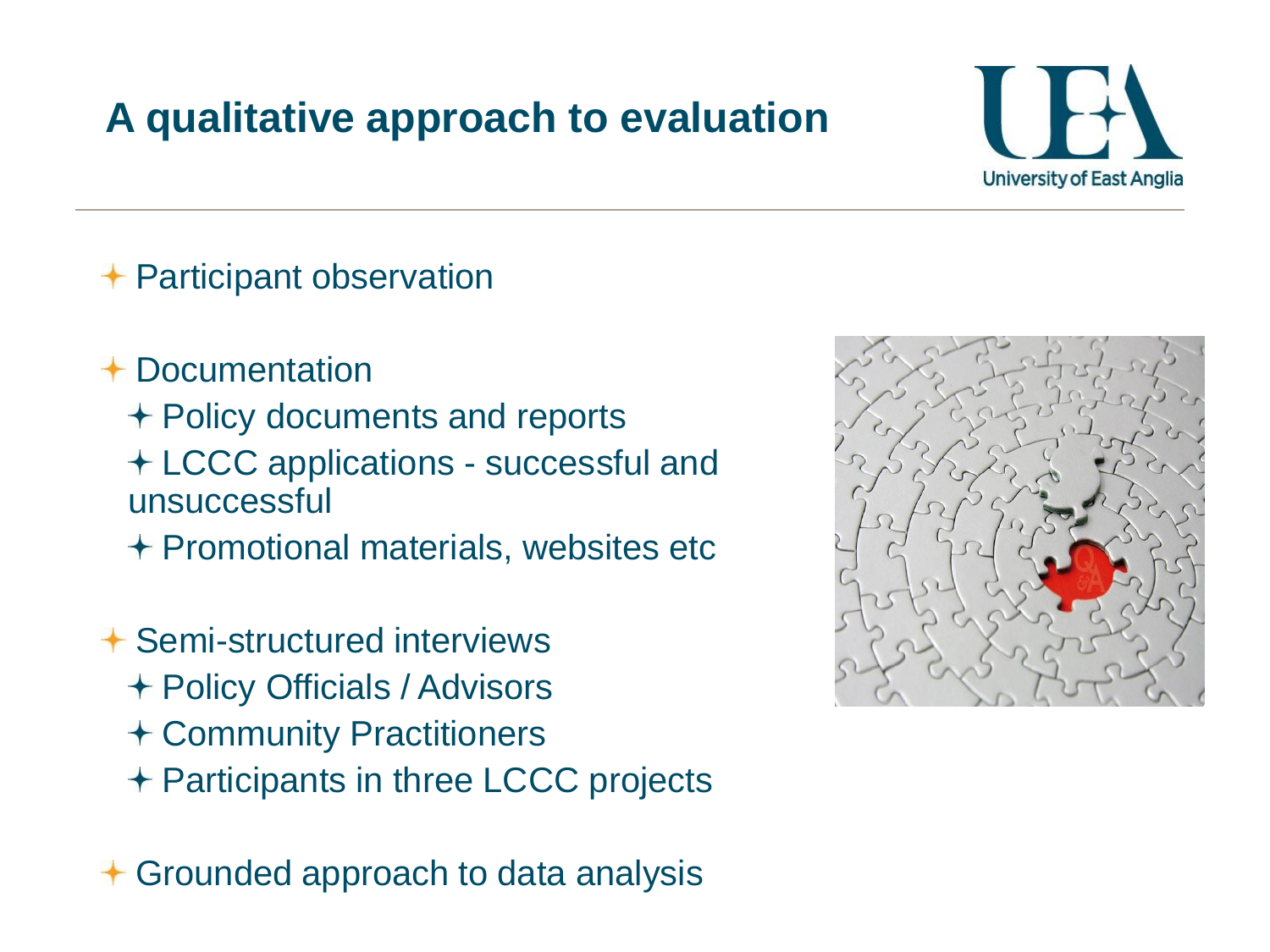## **The Low Carbon Communities Challenge**



DECC funded 'action-research' programme that ran between February 2010 and February 2012

- **← Designed to 'help government, local** communities and a range of parties involved in the UK transition to greener, low carbon living understand how best to deliver this transition at community level' (DECC, 2009)
- $+$  **Funding of up to £500k awarded to twenty**two winning communities across England, Wales and Northern Ireland

**← May 2010: general election in UK resulted** in change of government from Labour to Conservative-led coalition

### The **Low Carbon Communities** Challenge









Supporting people, projects and partnerships for a low carbon future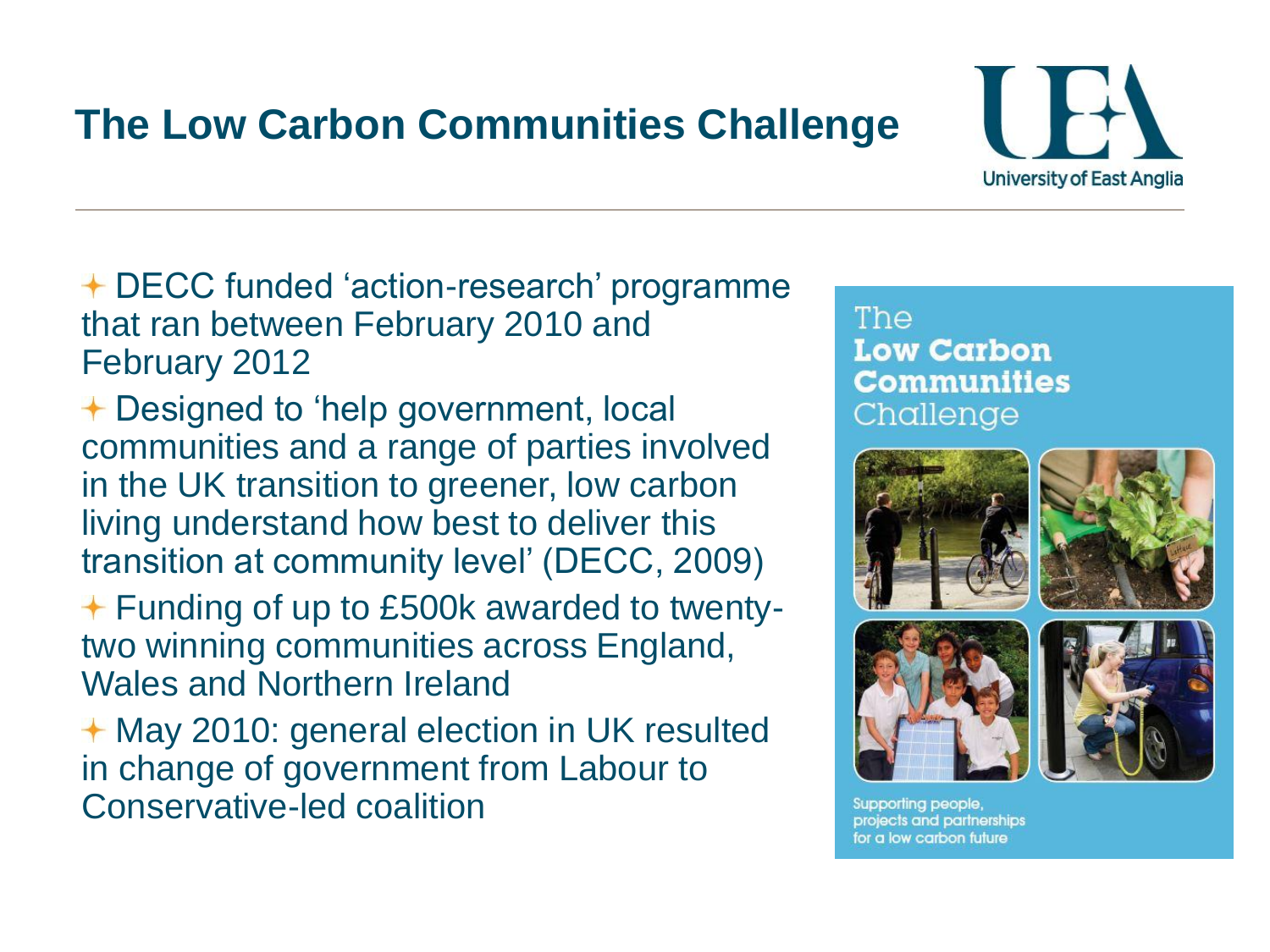### **The uncertain role of community in DECC's worldview**

On community:

 $+$  "... it feels fluffy, that's the biggest thing here - it's too fluffy. Will we meet our targets? It doesn't answer that. It feels stuffy and complicated."

(DECC Policy Official)

And on meeting targets:

"It doesn't matter who, it matters what" (DECC Policy Official)







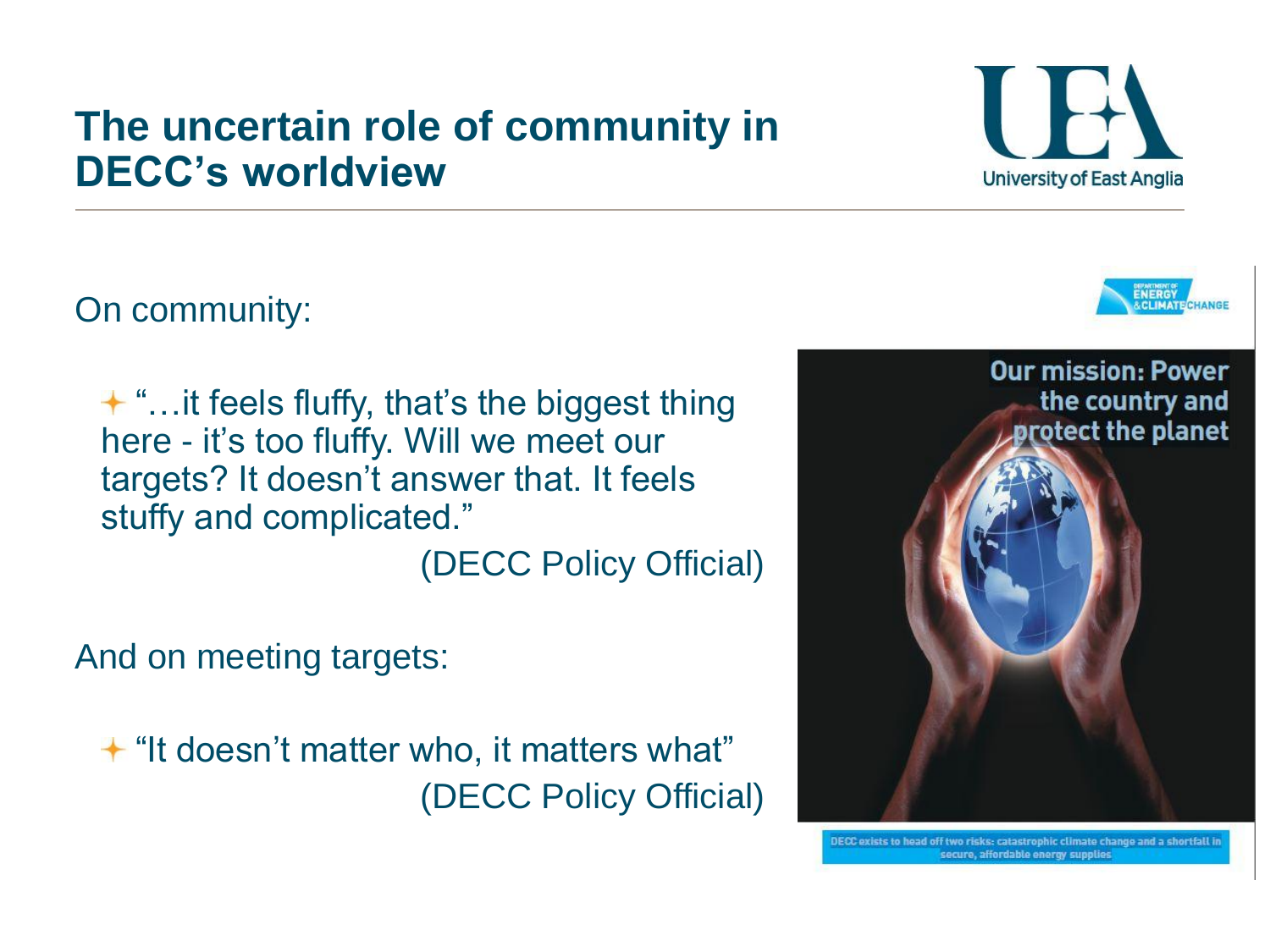### **The post-election repositioning of the LCCC**



 $+$  **The Low Carbon Community Challenge is a £10 million, two year** research programme designed to test community-scale delivery of DECC's key policies and programmes – such as Green Deal and the Smart Meter roll out – as well as contribute to the Department's wider work around the 'Big Society'. (DECC 2011)

On the Green Deal:

 $+$  **"The Green Deal is different to previous energy efficiency policies** as it removes the barriers preventing people from making those energy efficiency improvements. The biggest barrier is obviously cost." (Greg Barker, Minister of State, DECC 2011)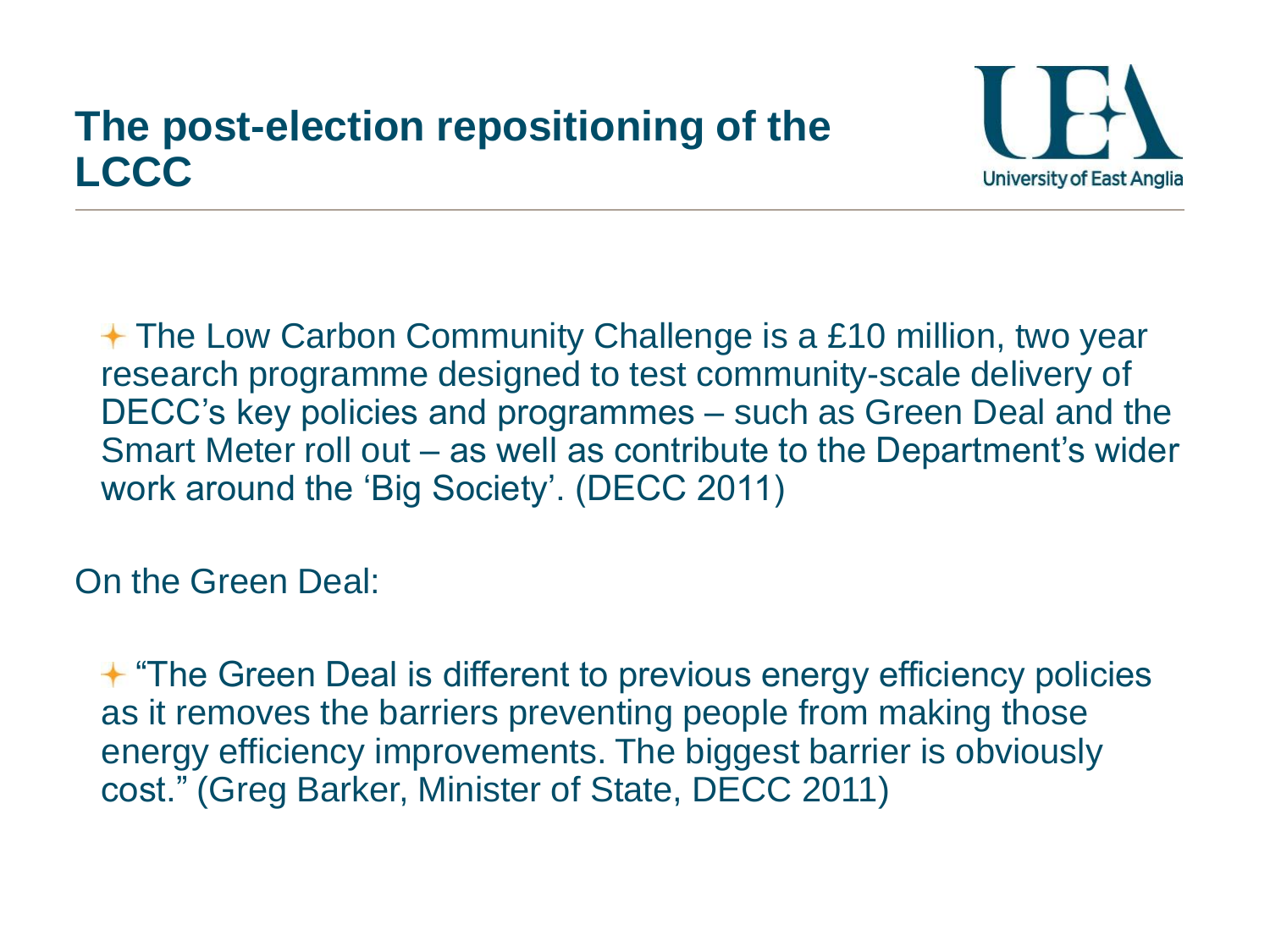### Different places, same message: save energy, save money



#### How we can give your home a GREEN MAKEOVER

There are lots of ways to make your home energy efficient and save money as a result. The ticked boxes show the measures that could be suitable for your property, and that we can arrange to install for you at a reduced cost.

#### Loft Insulation  $\Box$

Laving loft insulation will reduce heat loss through the roof for up to 40 years, which can significantly reduce your heating bills. The recommended thickness is 270mm, so even if you have loft insulation you may need a top-up.

- What's the Saving?\* Up to £150 and 800kg of CO, per year
- ffor a 0-270 mm installation) What's the Deal?\*\* - Free to those on eligible benefits\*\*\* or over-70
	- Free to the first 100 other homes that sign up
		- £50 for all other LCZ homes

#### Cavity Wall Insulation □



If your home was built after 1920, the external walls are likely to be made of two layers. The cavity between them can be filled with insulation, which will reduce the amount of energy needed for heating.

Two ways to tell if you have cavity walls:

- 1. From the brick pattern (see below):
- 2. Measure the external wall width at a window or door a cavity wall is around 260mm deep.
- What's the Saving?\* Up to £115 and 620kg CO<sub>2</sub> per year
- What's the Deal?
- Free to those on eligible benefits\*\*\* or over-70  $-$  £50 for all other LCZ homes





#### all figures are based on an average 3-bed semi-detached property. Actual savings may vary. ensts are for materials and installation and may not cover all associated building works

#### Your GREEN MAKEOVER does not need to stop here!

By choosing to invest in the following measures, you would make the money back in savings from your energy bills over a period of 'payback' time.

Register your interest in our bulk buying scheme, to take advantage of these great savings. Call or email the Low Carbon Zone team for more information.

#### **Efficient Boiler**

Boilers account for around 60% of the CO, emissions in a gas heated home. Their efficiency is rated on a scale A to G - if your boiler was fitted over 15 years ago then it could be a G-rated boiler, which is very inefficient.



What's the Saving?\* - Up to £225 (from G to A-rated) and 1,100 kg CO<sub>2</sub> per year

**Register Interest** 

#### Solar Photovoltaic (PV) Panels

Solar PV panels convert sunlight into electricity - a typical system can produce 40% of the electricity used by a household each year.



Once you have paid for the installation, your energy bills will be reduced as you produce your own free, green electricity. The

Government's (FIT) will pay you for generating electricity, and you can sell excess electricity to the grid.

What's the Saving?\* - Up to £900 (using the FIT) and 1,000kg CO<sub>2</sub> per year

**Register Interest** 

#### **Solar Water Heating Panels**

Solar water heating systems use heat from the sun to warm domestic hot water. This is stored in a cylinder, providing around 50-70% of your household's hot water. A conventional boiler can be used when solar energy is unavailable.

What's the Saving?\* - Up to £80 and 570kg CO, per year

**Register Interest** 



all figures are based on an average 3-bed serni-detached property. Actual savings may vary.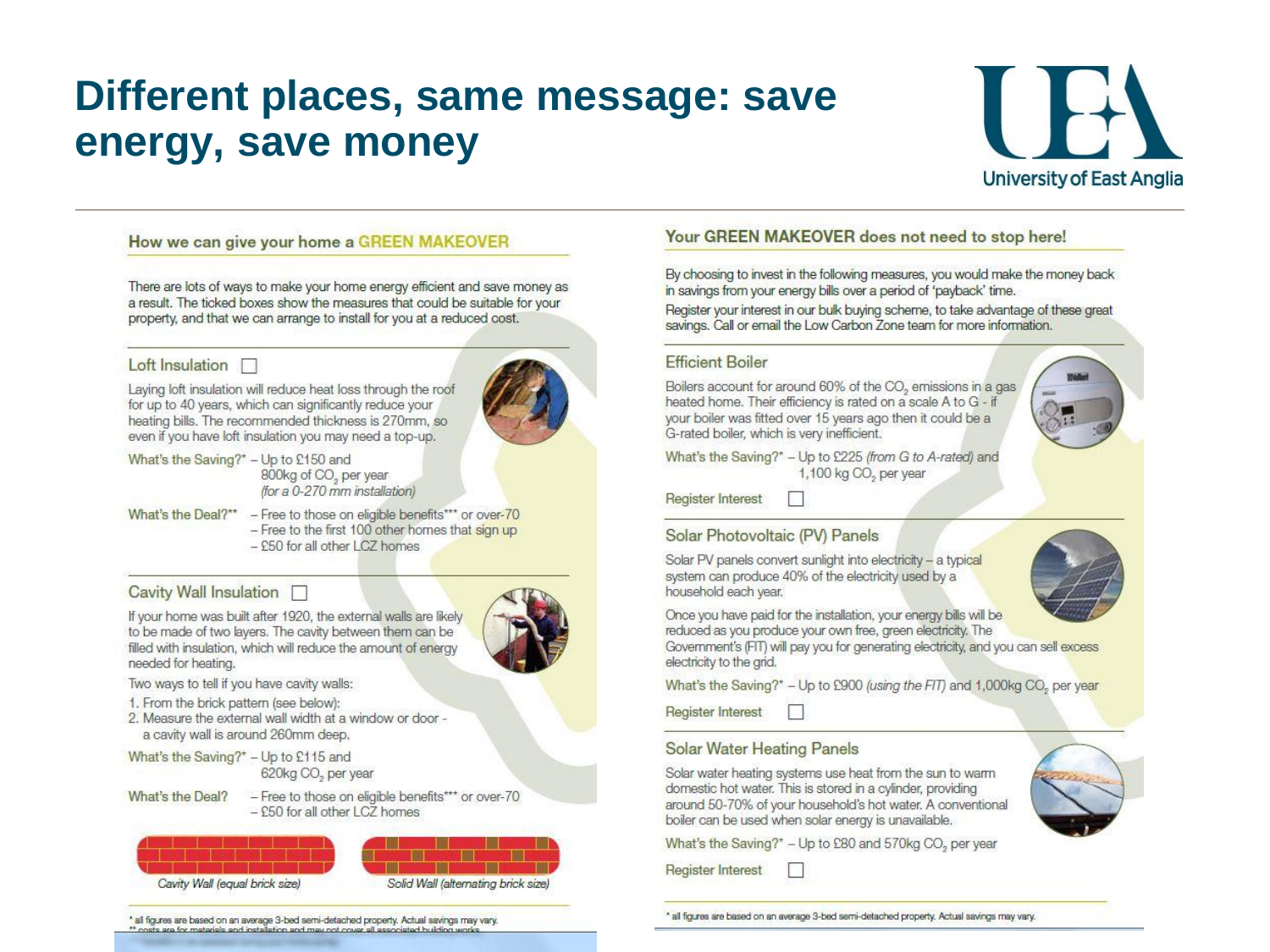### **There are bigger barrier than cost (1): even free isn't enough for some people…**



"…we followed up that with an actual door knock and said 'You've been selected for free Solar PV by Nottingham City Homes. They've given us your address, are you interested? Here's the information'…

…I had 6 people turn me down on the doorstep. One woman who said 'I've seen 'em I'm not having that on me roof. It looks a right monstrosity…

…'Yeah but you'd be looking at a 30% reduction in your fuel bills?'

…'Nah.'"

(Community Practitioner, Meadows)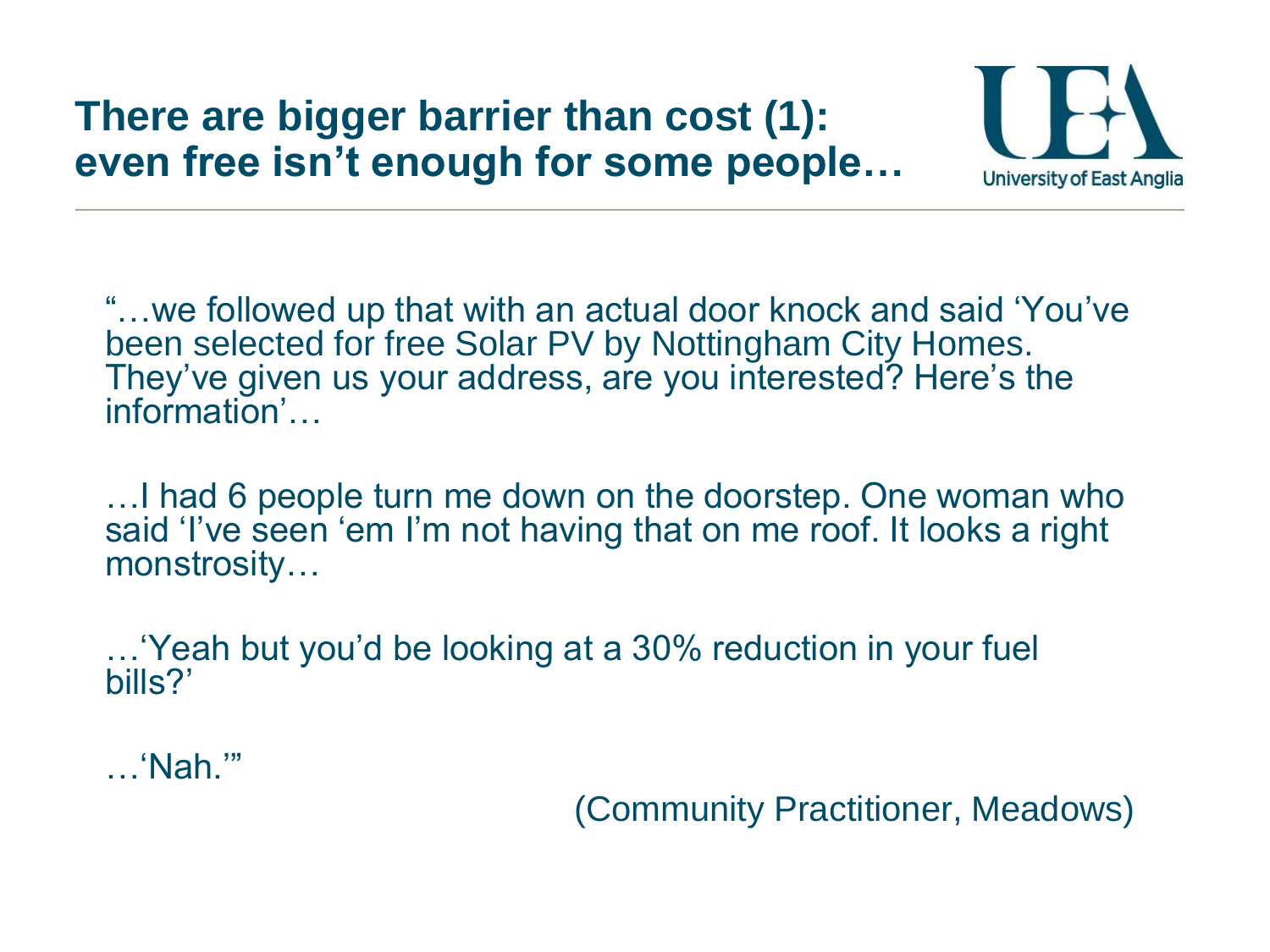### **There are bigger barriers than cost (2): patterns of normal behaviour**



In the home:

**+ "I bought a load [tungsten light bulbs] when Woolworths was** closing down [laughs]. So it's a case of, you know, there's savings to be made but there's, you know, savings that are costed against other, you know, the saving on one is a cost in another column if you know what I mean?"

(Community Member)

In other social contexts:

 $+$  "I'm a bit worried about being referred to as a crank, you know, if I start going on about things like that. But I don't think enough people take enough notice of it."

(Community Member)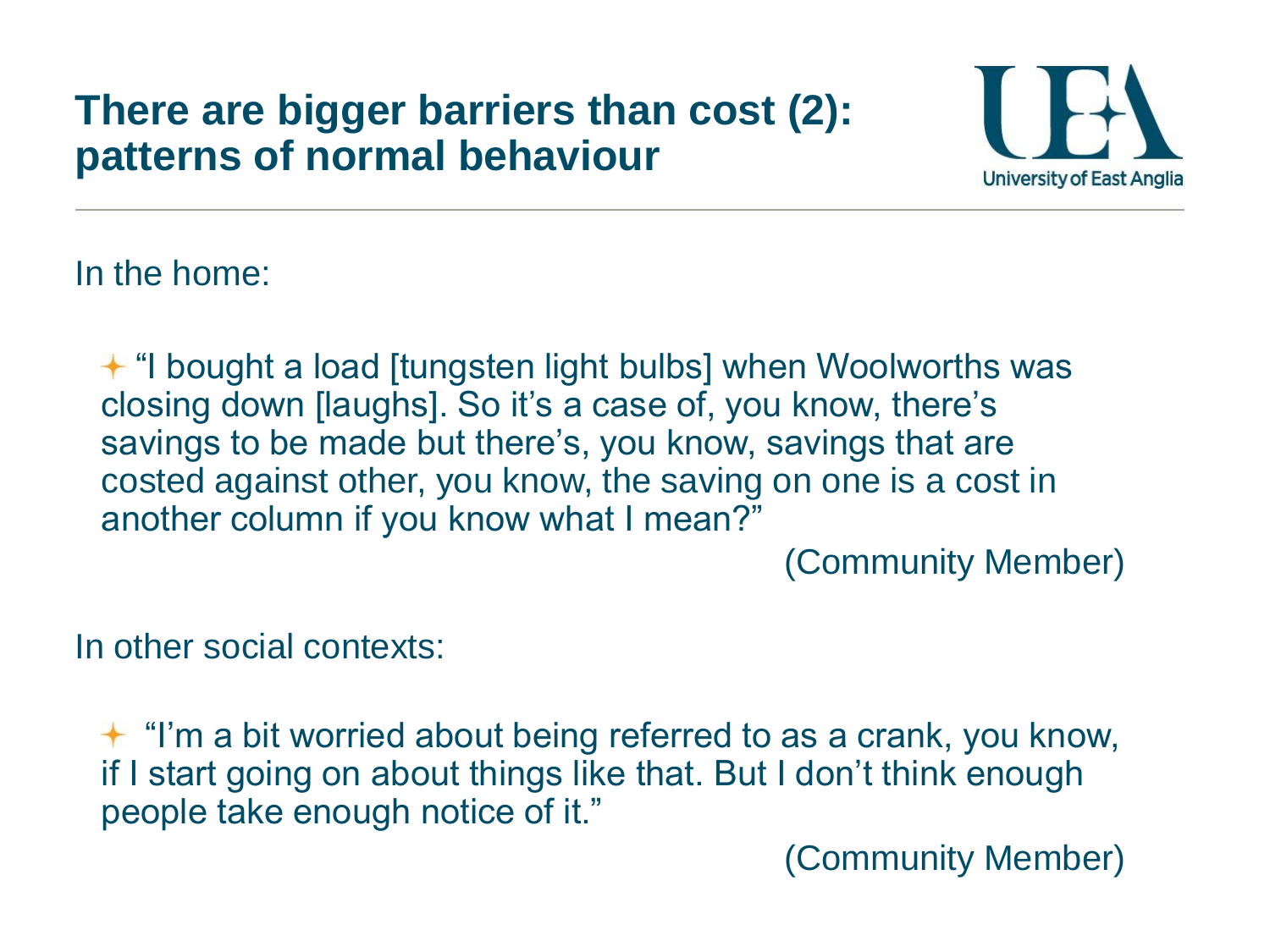### **There are bigger barriers than cost (3): energy demand remains unchallenged**



"They're [solar PV panels] stuck up on the roof, you don't think about them, once they're there you kind of almost forget they're there because, you know, they're not intrusive in any way…

Unless you actually look at your electricity meter every day, you don't, you don't really... there's nothing really to [PAUSE] for you to sort of see that they're there, you know…

…I think unless you come to have some sort of consciousness about the way you live anyway, I don't... I think they could limit, they could have a limitation as to how much they change people's lifestyles, yeah."

(Community Member)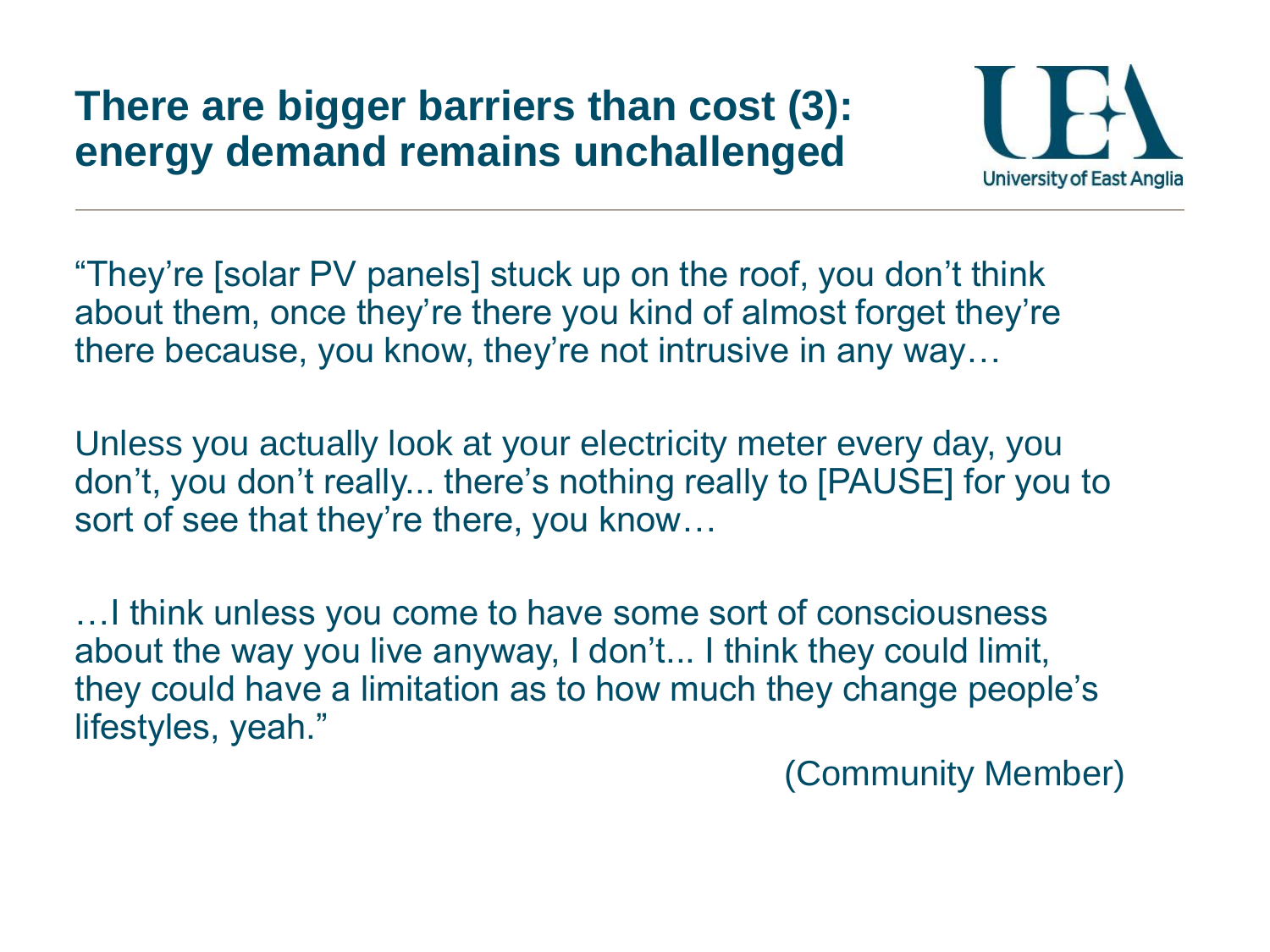### **The non-carbon related nature of community for participants**

- Knowing your neighbours Local – a desire to create 'a better place'
- Non-existent
- $+$  **Either something you do:** + "I'm a joiner" (Participant, Blacon) "We're all in this together" (Participant, Blacon)

Or you don't:

+ "I'm not a joiner" (Participant, Meadows) + "I'm not really a community person" (Participant, Meadows)



**Blacon Energy Management Programme** Meeting 6<br>'Blacon Bites' Food Sustainability Event'

Recipes **Perfect Portions** Save Time & Money Locally sourced and seasonal food Top Tips & Storage **Food Waste** Composting

We will be joined by: Julie Hesmondhalgh, Waste & Resources Action Programme (WRAP) **Waste Reduction Volunteers** Waste Strategy Team, Cheshire West & Chester Council

Blacon Community Centre<br>Church Way, Blacon, CHI 5HS

Monday 24th January 2011

As usual, please arrive earlier to register and hand in your meter readings

Special Invitation: Bring someone from your community group along to the event!

Please let us know ASAP if you can attend and would be interested in car sharing: 01244 379 021 / julie@sustainableblacon.org.uk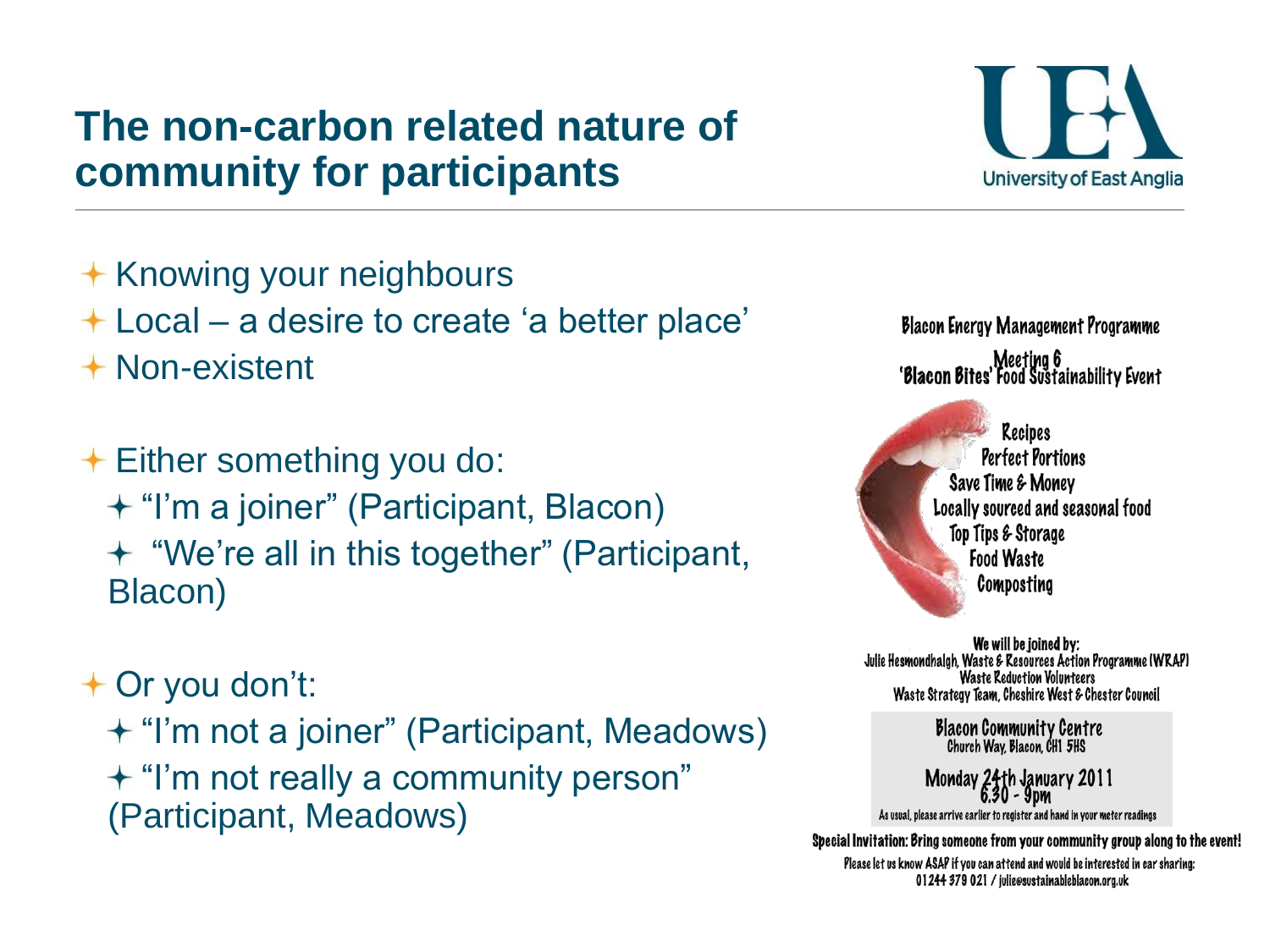### **Summarising the roles of community in the LCCC**



### **+ Policy actor**

Delivery mechanism – for energy efficiency measures and behaviour change targeted at individuals/households

Carbon reduction aggregator

### **+ Place / Identity Making**

- Local neighbourhood (sometimes *very* local)
- A desire to create 'a better place', a 'sense'
- $+$  Fulfilled by 'doing your bit' often not very much...

**← Not about carbon, energy or saving money for most** members of the 'low carbon community' areas studied